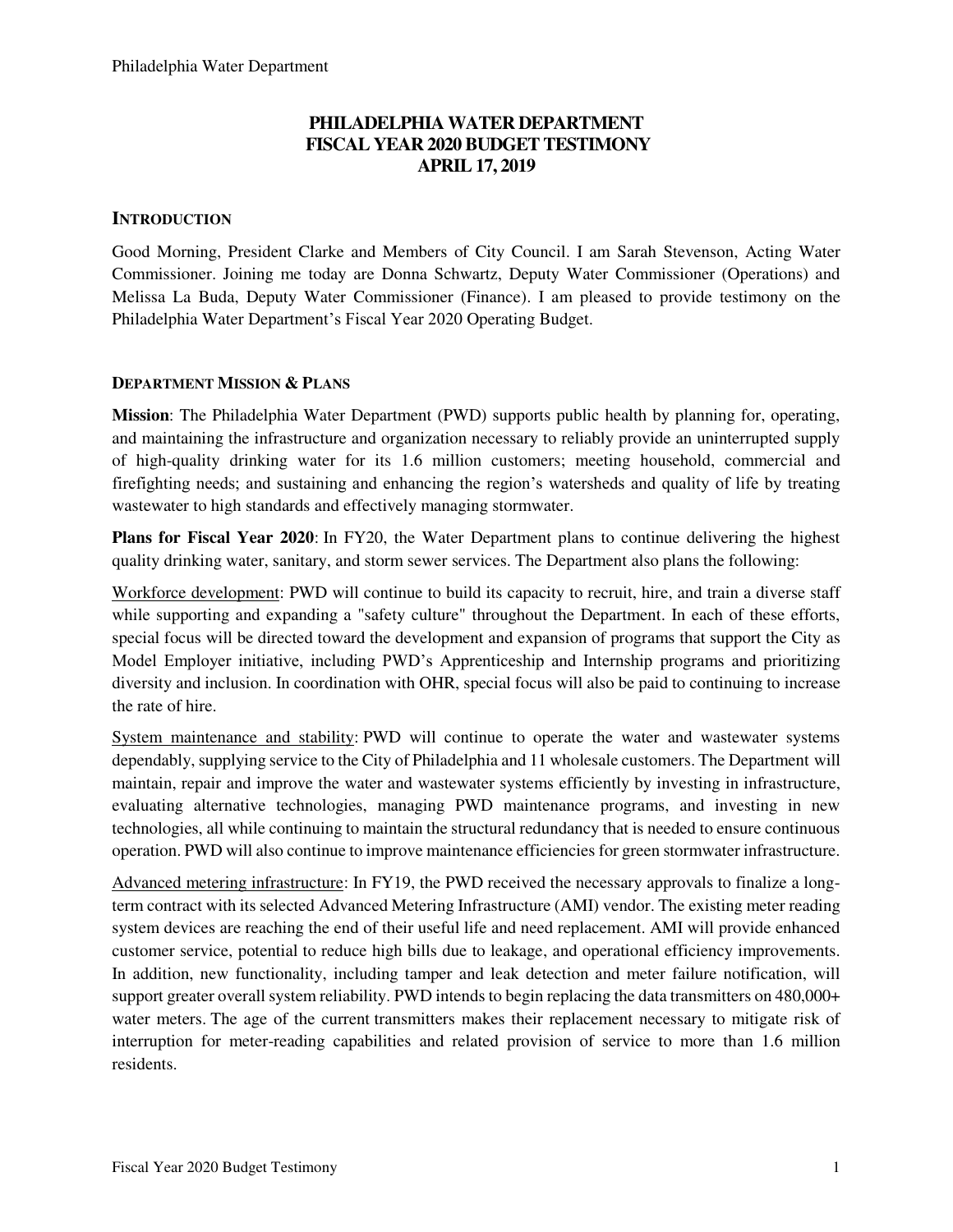Capital investment: PWD will continue to reinvest in the Department's infrastructure through its capital program estimated at \$3.7 billion over the next six years (2020 – 2025). These investments will allow the Department to continue to meet regulatory requirements and ensure reliability of service by replacing water and wastewater infrastructure that has reached the end of its useful life.

Customer service improvements: PWD and WRB combined our call centers in March 2018. In FY20, PWD plans to establish a single communications channel through which to handle customer billing complaints, shut-offs and restore support for customers, while leveraging best practices and technologies to enhance customer interactions at multiple touch points; to implement a comprehensive communications plan that educates and engages with customers and the public-at-large in a manner that is timely, accurate, informative and highly accessible; and strive to transform residents and partners into water resource advocates through engagement and education. PWD will continue to offer lead service line replacements during water main relays and through the HELP program, and work with WRB to enroll more eligible customers in TAP (our low-income assistance program). Lastly, PWD plans to implement a tiered HELP loan, allowing our low-income customers more time to pay back HELP loans for exterior plumbing repairs.

Financial strength: The City has "A" category ratings for its City of Philadelphia, Water and Wastewater Revenue Bonds from all three major rating agencies: A1 (Moody's), A+ (Standard & Poor's) and A+ (Fitch). During the next year, PWD will work with other agencies to ensure that the bonds retain both their existing ratings and stable outlook.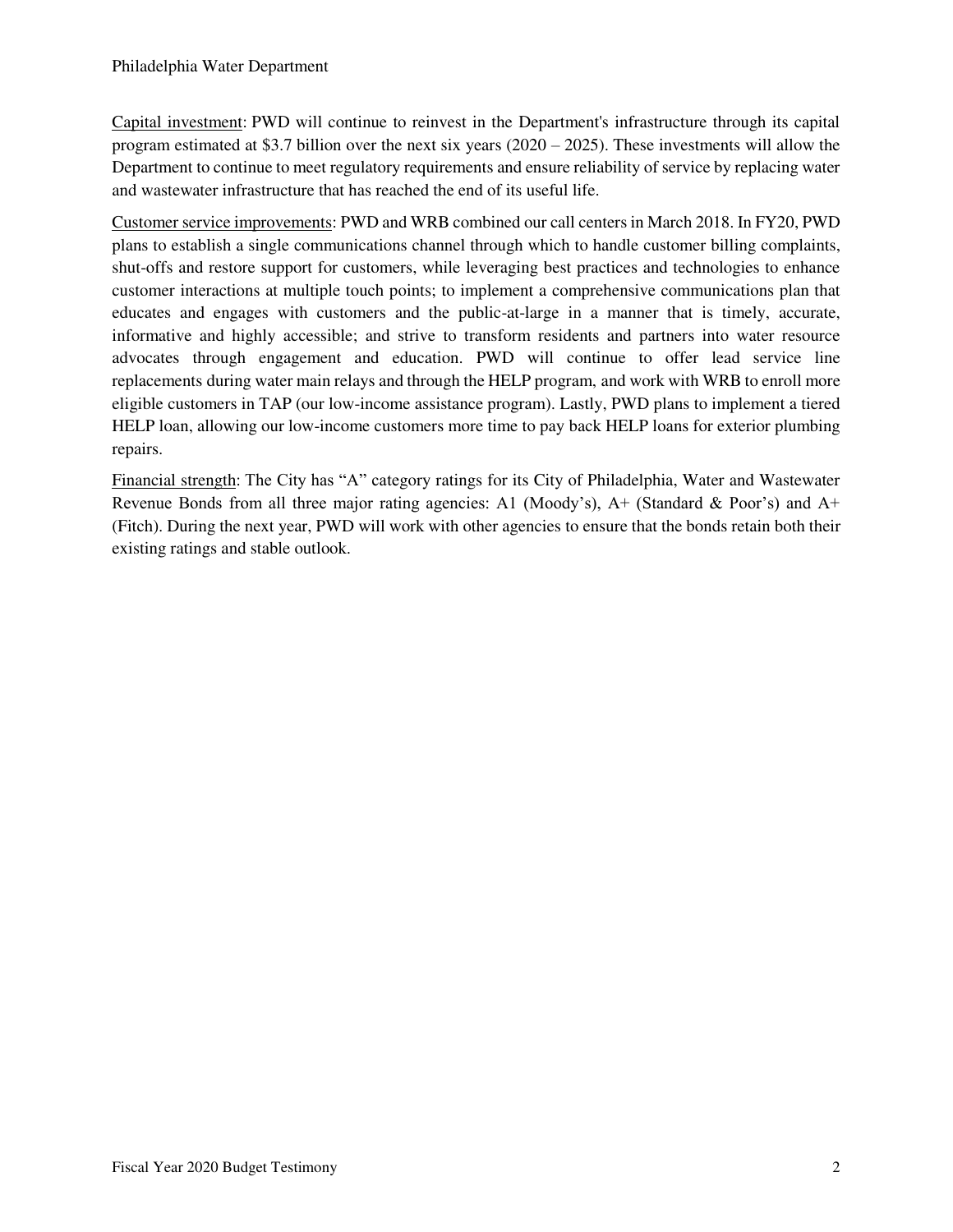# **BUDGET SUMMARY & OTHER BUDGET DRIVERS**

| <b>Staff Demographics Summary (as of November 2018): All Funds</b> |           |           |           |           |  |  |  |
|--------------------------------------------------------------------|-----------|-----------|-----------|-----------|--|--|--|
|                                                                    | Total     | Minority  | White     | Female    |  |  |  |
| Number of Full-Time Staff                                          | 1,880     | 1,203     | 677       | 401       |  |  |  |
| Number of Exempt Staff                                             | 16        | h         | 10        | 8         |  |  |  |
| Number of Executive Staff (deputy)                                 | 9         |           | 8         | 6         |  |  |  |
| level and above)                                                   |           |           |           |           |  |  |  |
| Average Salary, Full-Time Staff                                    | \$52,633  | \$48,284  | \$60,545  | \$57,279  |  |  |  |
| Average Salary, Exempt Staff                                       | \$105,303 | \$83,945  | \$118.119 | \$121.894 |  |  |  |
| Average Salary, Executive Staff                                    | \$132,101 | \$123,600 | \$133,164 | \$135,230 |  |  |  |
| Median Salary, Full-Time Staff                                     | \$47,746  | \$46,208  | \$52,493  | \$47,946  |  |  |  |
| Median Salary, Exempt Staff                                        | \$112,798 | \$81,885  | \$123,600 | \$123,600 |  |  |  |
| Median Salary, Executive Staff                                     | \$123,600 | \$123,600 | \$127,465 | \$131,325 |  |  |  |

| <b>Employment Levels (as of November 2018): All Funds</b> |                            |                                              |  |  |  |
|-----------------------------------------------------------|----------------------------|----------------------------------------------|--|--|--|
|                                                           | <b>Budgeted</b><br>in FY19 | Filled as of<br>the Increment<br>Run (11/18) |  |  |  |
| Number of Full-Time Positions                             | 2,190 <sup>1</sup>         | 1,880                                        |  |  |  |
| Number of Exempt Positions                                | 21                         | 16                                           |  |  |  |
| Number of Executive Positions (deputy<br>level and above) | 10                         | O)                                           |  |  |  |
| Average Salary of All Full-Time Positions                 | \$51,307                   | \$52,633                                     |  |  |  |
| Median Salary of All Full-Time Positions                  | \$45,496                   | \$47,746                                     |  |  |  |

<sup>1</sup>Table includes two additional positions that were approved during the Target Budget.

| <b>Water Fund Financial Summary by Class</b>    |                |               |                |                    |                |                  |  |  |
|-------------------------------------------------|----------------|---------------|----------------|--------------------|----------------|------------------|--|--|
|                                                 | FY18 Original  | FY18 Actual   | FY19 Original  | FY19 Estimated     | FY20 Proposed  | Difference:      |  |  |
|                                                 | Appropriations | Obligations   | Appropriations | <b>Obligations</b> | Appropriations | <b>FY20-FY19</b> |  |  |
| Class 100 - Employee Compensation               | \$116,470,294  | \$110,753,656 | \$119,823,412  | \$121,522,006      | \$127,354,425  | \$5,832,419      |  |  |
| Class 200 - Purchase of Services                | \$157,471,521  | \$150,956,803 | \$173,643,500  | \$172,488,850      | \$170,795,150  | (\$1,693,700)    |  |  |
| Class 300/400 - Materials, Supplies & Equipment | \$48,934,793   | \$43,641,823  | \$54,083,000   | \$53,129,200       | \$54,837,900   | \$1,708,700      |  |  |
| Class 500 - Contributions                       | \$600,000      | \$6,779,219   | \$671,000      | \$671,000          | \$615,000      | $(\$56,000)$     |  |  |
| Class 800 - Payment to Other Funds              | \$71,000,000   | \$71,000,000  | \$71,000,000   | \$71,000,000       | \$69,000,000   | (\$2,000,000)    |  |  |
|                                                 | \$394,476,608  | \$383,131,501 | \$419,220,912  | \$418,811,056      | \$422,602,475  | \$3,791,419      |  |  |

| Contracts Summary (Professional Services only) - Operating Only |              |              |              |              |              |                      |  |  |
|-----------------------------------------------------------------|--------------|--------------|--------------|--------------|--------------|----------------------|--|--|
|                                                                 | <b>FY14</b>  | <b>FY15</b>  | <b>FY16</b>  | <b>FY17</b>  | <b>FY18</b>  | FY <sub>19</sub> YTD |  |  |
|                                                                 |              |              |              |              |              | (Q1 & Q2)            |  |  |
| Total amount of contracts                                       | \$22,319,547 | \$24,209,260 | \$26,115,593 | \$27,320,700 | \$31,827,951 | \$23,746,201         |  |  |
| Total amount to M/W/DSBE                                        | \$7,664,277  | \$9,772,361  | \$9,095,320  | \$10,361,505 | \$10,967,337 | \$8,240,440          |  |  |
| <b>Participation Rate</b>                                       | $34\%$       | 40%          | 35%          | 38%          | 34%          | 35%                  |  |  |

| Contracts Summary (Public Works; Services, Supplies & Equipment; and Professional Services combined) - Operating and Capital |               |               |               |               |               |                      |  |  |  |
|------------------------------------------------------------------------------------------------------------------------------|---------------|---------------|---------------|---------------|---------------|----------------------|--|--|--|
|                                                                                                                              | <b>FY14</b>   | <b>FY15</b>   | <b>FY16</b>   | <b>FY17</b>   | <b>FY18</b>   | FY <sub>19</sub> YTD |  |  |  |
|                                                                                                                              |               |               |               |               |               | (Q1 & Q2)            |  |  |  |
| Total amount of contracts                                                                                                    | \$171,861,087 | \$189,569,191 | \$240,688,928 | \$301,721,990 | \$292,723,838 | \$108,752,187        |  |  |  |
| Total amount to M/W/DSBE                                                                                                     | \$39,335,707  | \$54,864,670  | \$72,423,617  | \$83,455,506  | \$96,640,179  | \$36,382,396         |  |  |  |
| <b>Participation Rate</b>                                                                                                    | 23%           | 29%           | $30\%$        | 28%           | $33\%$        | 33%                  |  |  |  |

| Total M/W/DSBE Contract Participation Goal (Public Works; Services, Supplies &<br><b>Equipment: and Professional Services combined)</b> |             |             |             |  |  |  |
|-----------------------------------------------------------------------------------------------------------------------------------------|-------------|-------------|-------------|--|--|--|
|                                                                                                                                         | <b>FY18</b> | <b>FY19</b> | <b>FY20</b> |  |  |  |
| M/W/DSBE Contract Participation Goal                                                                                                    | 32%         | 30%         | 33%         |  |  |  |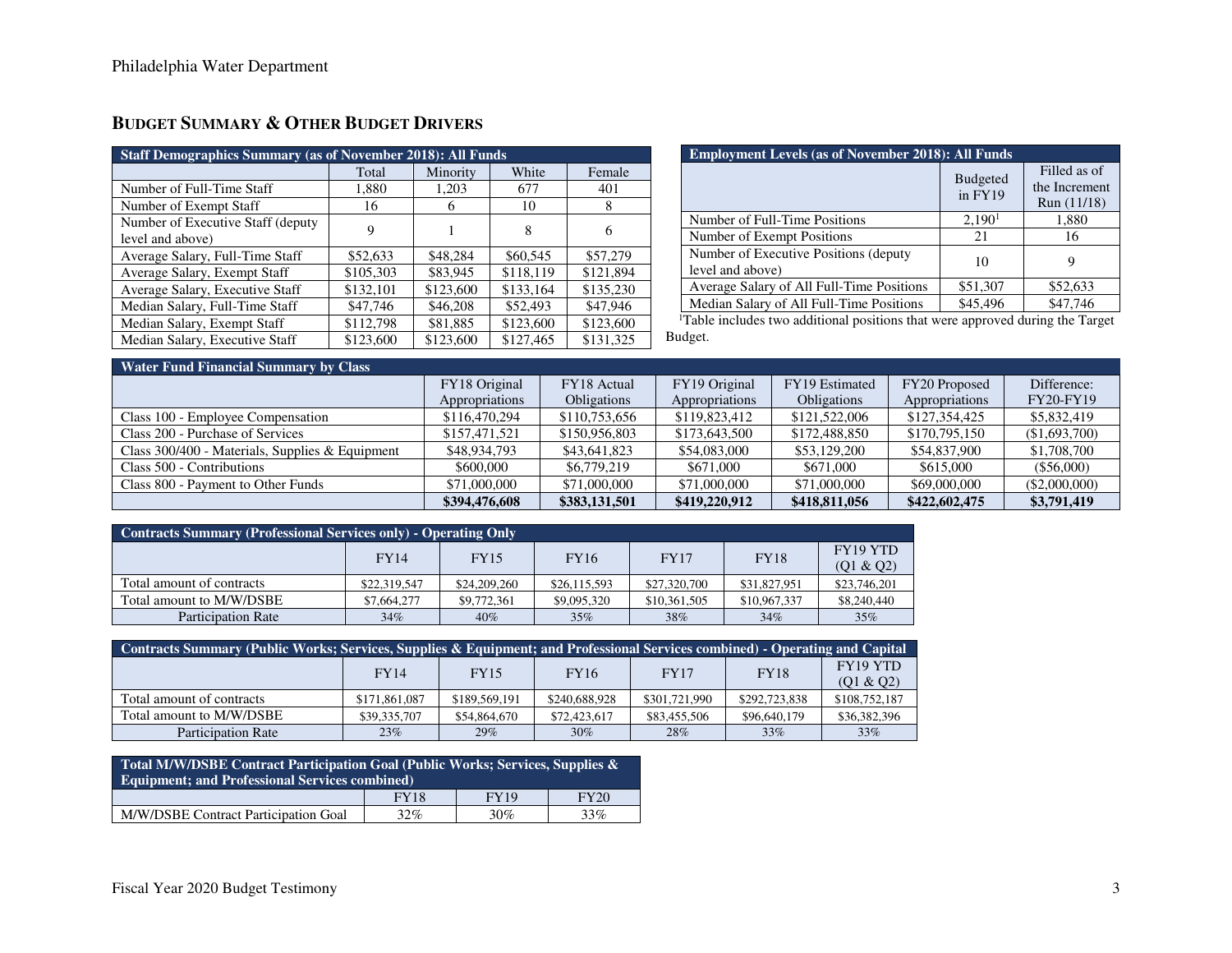## **PROPOSED BUDGET OVERVIEW**

## **Proposed Funding Request**:

The proposed Fiscal Year 2020 Water Department budget totals \$422,602,475, an increase of \$3,791,419 over Fiscal Year 2019 estimated obligation levels. This net increase is primarily due to increase in labor and equipment costs despite significant savings on professional services and payment to General Fund as detailed below.

The proposed budget includes:

- \$127,354,425 in Class 100, a \$5,832,419 increase over FY19. This funding increase is for increased full-time and seasonal positions, wage increase for union and non-represented employees, and other class 100 increases (such as anticipated lump sum payments).
- \$170,795,150 in Class 200, a \$1,693,700 decrease from FY19. This decrease is due to savings on Professional Service contracts.
- \$54,837,900 in Class 300/400, a \$1,708,700 increase over FY19. This increase is due to a need for Personal Protective Equipment; to maintain stock level for materials; and an increase in the purchase of vehicles from Operating Budget, due to City-wide policy change.
- \$615,000 in Class 500, a \$56,000 decrease from FY19. This decrease is due to a decrease in contribution to non-profit under Public Affairs.
- \$69,000,000 in Class 800, a \$2,000,000 decrease from FY19 due to a reduction in planned Capital transfers.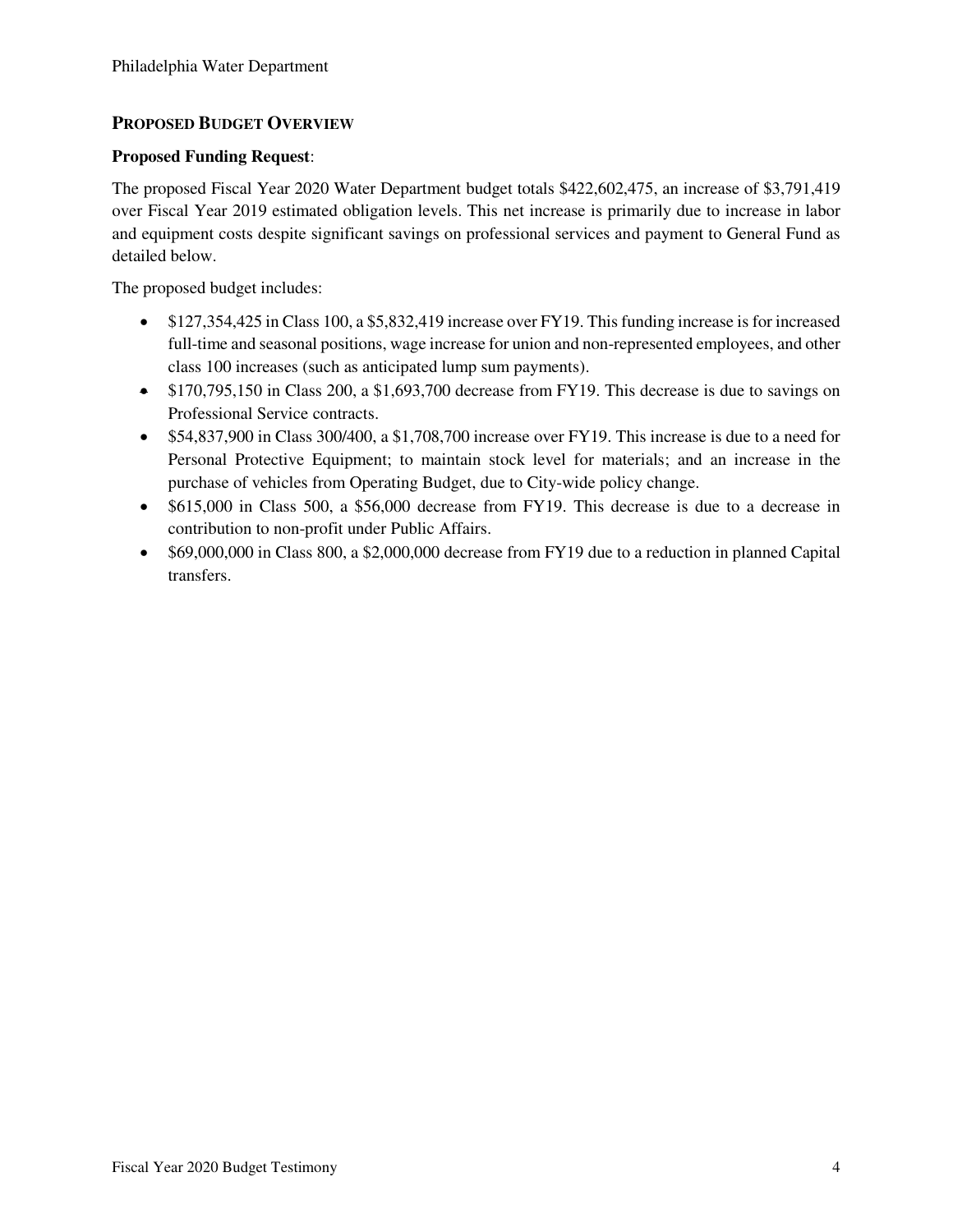## **STAFFING LEVELS**

The department is requesting 2,242 budgeted positions for FY20, an increase of 52 positions over FY19.

The increase is attributed to 18 new full-time positions related to improving security at the plants, financial planning, green and stormwater infrastructure maintenance, and water treatment; and the transfer of 34 positions from the Capital Fund.

## **NEW HIRES**

| New Hires (from 7/1/2018 to 11/25/18) |                                 |         |        |             |          |  |  |  |
|---------------------------------------|---------------------------------|---------|--------|-------------|----------|--|--|--|
|                                       | Total<br>Number of<br>New Hires | Spanish | Arabic | India-Tamil | Gujarati |  |  |  |
| <b>Black or African</b><br>American   | 20                              |         |        |             |          |  |  |  |
| Asian                                 |                                 |         |        |             |          |  |  |  |
| Hispanic or<br>Latino                 |                                 |         |        |             |          |  |  |  |
| White                                 | 12                              |         |        |             |          |  |  |  |
| Other                                 |                                 |         |        |             |          |  |  |  |
| Total                                 | 38                              |         |        |             |          |  |  |  |

Since November 2018, PWD has hired 25 employees: 13 employees who identify as Black or African American, 2 employees who identify as Asian, 1 employee who identifies as Hispanic or Latino, and 9 employees who identify as White. None of these employees speak any other language besides English.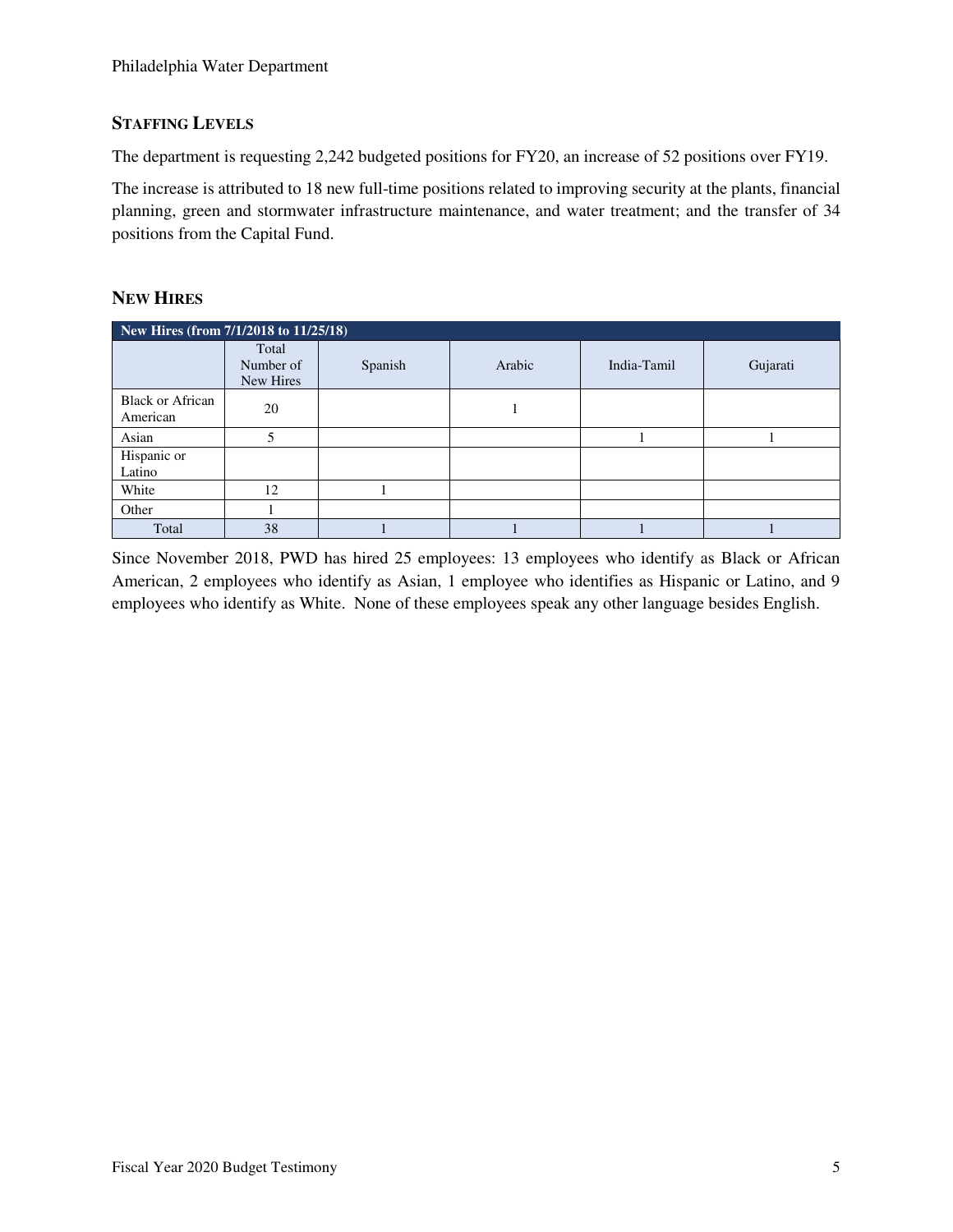## **PERFORMANCE, CHALLENGES, AND INITIATIVES**

### **FINANCE PROGRAM**

#### **FY20 Strategic Goals**

- Ensure timely administration of operating and capital budgets, PWD invoicing, and the timely completion of all financial reports.
- At least maintain PWD five-year financial plan to ensure financial resiliency and maintain existing credit ratings.

| <b>FY20 Performance Measures</b>                              |             |                     |             |           |
|---------------------------------------------------------------|-------------|---------------------|-------------|-----------|
|                                                               | <b>FY18</b> | FY19 YTD            | <b>FY19</b> | FY20      |
| Measure                                                       | Actual      | $(Q1 \text{ only})$ | Target      | Target    |
| Maintain current credit ratings $(A+ / A1 / A+)$ <sup>1</sup> |             | N/A                 | $A+, A1,$   | $A+, A1,$ |
|                                                               |             |                     | $A+$        | $A+$      |
| Achieve targeted debt and liquidity metrics as defined by the | $100\%$     | N/A                 | 100%        | $100\%$   |
| Department's Financial Plan <sup>2</sup>                      |             |                     |             |           |

<sup>1</sup>*This is an annual measure, and FY19 data will be available at year-end. The Water Department aims to ensure that the current creditworthiness of the Department does not decline.* 

*<sup>2</sup>This is an annual measure, and FY19 data will be available at year-end. This measure assesses whether PWD is achieving its targeted debt and liquidity metrics as defined by the Department's Financial Plan.* 

### **HUMAN RESOURCES AND ADMINISTRATION PROGRAM**

| <b>FY20 Strategic Goals</b>                                                                         |
|-----------------------------------------------------------------------------------------------------|
| Ensure that personnel recruitment, placement, training, career development, and safety programs are |
| consistent with long-term needs of the Department and the City's goals for diversity and inclusion. |
|                                                                                                     |

- Coordinate labor management initiatives and employee relations programs with PWD's long-range operational plans.
- Coordinate personnel functions with initiatives in workforce and management planning.

| <b>FY20 Performance Measures</b> |        |                       |             |        |
|----------------------------------|--------|-----------------------|-------------|--------|
|                                  |        | $FY18$   $FY19$ $YTD$ | <b>FY19</b> | FY20   |
| Measure                          | Actual | $(O1 \text{ only})$   | Target      | Target |
| Departmental vacancy rate $(\%)$ | $11\%$ | 14%                   | $\leq 10\%$ | 15%    |

*1 This measure is only tracking operating budget vacancies. In FY19, all capital vacancies were transferred to operating, a total of 72 vacancies, which increased the numerator substantially in PWD's operating calculation. PWD will continue to work with the Office of Human Resources to hire vacant positions.*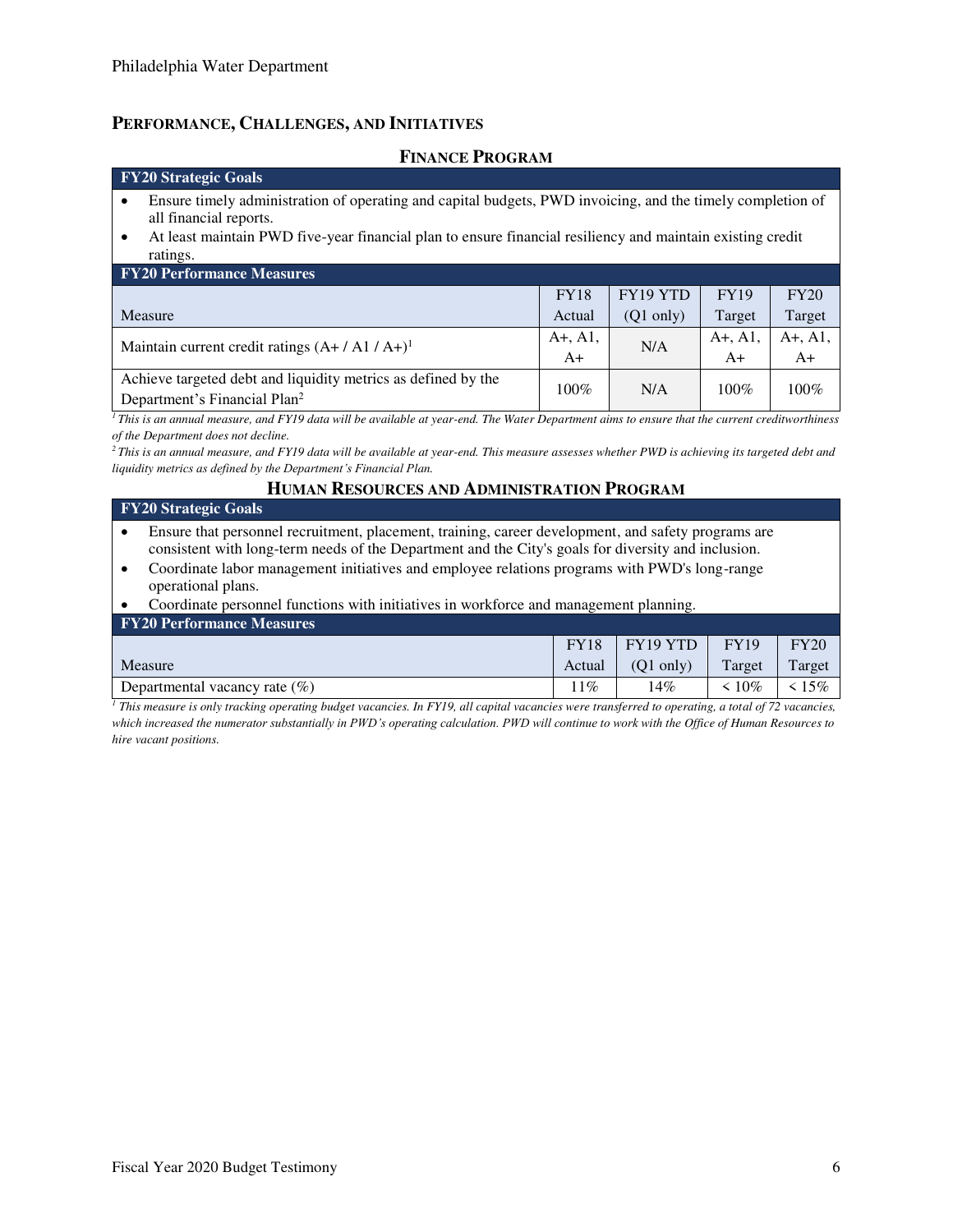## **OPERATIONS PROGRAM**

#### **FY20 Strategic Goals**

- Operate, maintain, repair, and improve the water system necessary to purvey potable water in compliance with the Safe Drinking Water Act and the Partnership for Safe Water Goals and at adequate quantities and pressures to supply the city of Philadelphia, wholesale customers, and firefighting requirements.
- Operate, maintain, repair, and improve the wastewater system necessary to efficiently collect and treat wastewater and stormwater from the city of Philadelphia and wholesale customers in compliance with the Clean Water Act.
- Continue to comply with all federal and state regulations relating to water and wastewater management.

| <b>FY20 Performance Measures</b> |  |
|----------------------------------|--|
|                                  |  |

|                                                                | <b>FY18</b> | FY19 YTD            | <b>FY19</b> | <b>FY20</b> |
|----------------------------------------------------------------|-------------|---------------------|-------------|-------------|
| Measure                                                        | Actual      | $(Q1 \text{ only})$ | Target      | Target      |
|                                                                |             |                     | meet        | meet        |
| Millions of gallons of treated water $1$                       | 81,485      | 21,572              | customer    | customer    |
|                                                                |             |                     | demand      | demand      |
| Percent of time Philadelphia's drinking water met or surpassed | $100\%$     | $100\%$             | 100%        | $100\%$     |
| state and federal standards                                    |             |                     |             |             |
| Miles of pipeline surveyed for leakage <sup>2</sup>            | 742         | 153                 | 1,110       | 1,110       |
|                                                                |             |                     | meet        | meet        |
| Water main breaks repaired <sup>3</sup>                        | 977         | 151                 | customer    | customer    |
|                                                                |             |                     | remand      | demand      |
| Average time to repair a water main break upon crew arrival at | 6.5         | 7.0                 | 8.0         | 8.0         |
| site $(hours)^4$                                               |             |                     |             |             |
| Percent of hydrants available <sup>5</sup>                     | 99.5%       | 99.5%               | 99.7%       | 99.7%       |
| Number of storm inlets cleaned/year <sup>6</sup>               | 103,535     | 25,836              | 100,000     | 100,000     |
| Wastewater Treatment met or surpasses state and federal        | $100\%$     | $100\%$             | $100\%$     | $100\%$     |
| standards/month <sup>7</sup>                                   |             |                     |             |             |

*<sup>1</sup>PWD's target is to meet customers' demand. The measure is calculated by taking weekly average treatment flow summed for 3 plants x 7 days to get millions of gallons of treated water.* 

*2 There were 50 more breaks witnessed in Q1 of FY19 (153 leaks) as compared to Q1 of FY18 (103 leaks), increasing this unit's referral work. This unit goes out to each break to detect additional leaks. Water anticipates that the number of miles surveyed will increase during the remainder of the year to meet the target.* 

*<sup>3</sup>The Department's target is to repair all water main breaks.* 

*4 Eight hours is the Water Department's service-level agreement (SLA). There were 50 more breaks witnessed in Q1 of FY19 (153 leaks) as compared to Q1 of FY18 (103 leaks), increasing this unit's arrival time in FY19 Q1 as compared to FY18 Q1.* 

*<sup>5</sup>In FY18, PWD's inventory of hydrant parts was depleted due to a delay in awarding a Departmental contract. The contract has since been awarded and materials for hydrant maintenance have been procured for FY19.* 

*<sup>6</sup>This is the number of inlets cleaned each quarter in PWD's system, which contains over 79,000 inlets.* 

*7 This is calculated by taking the number of days out of compliance and dividing it by days of the month or quarter.*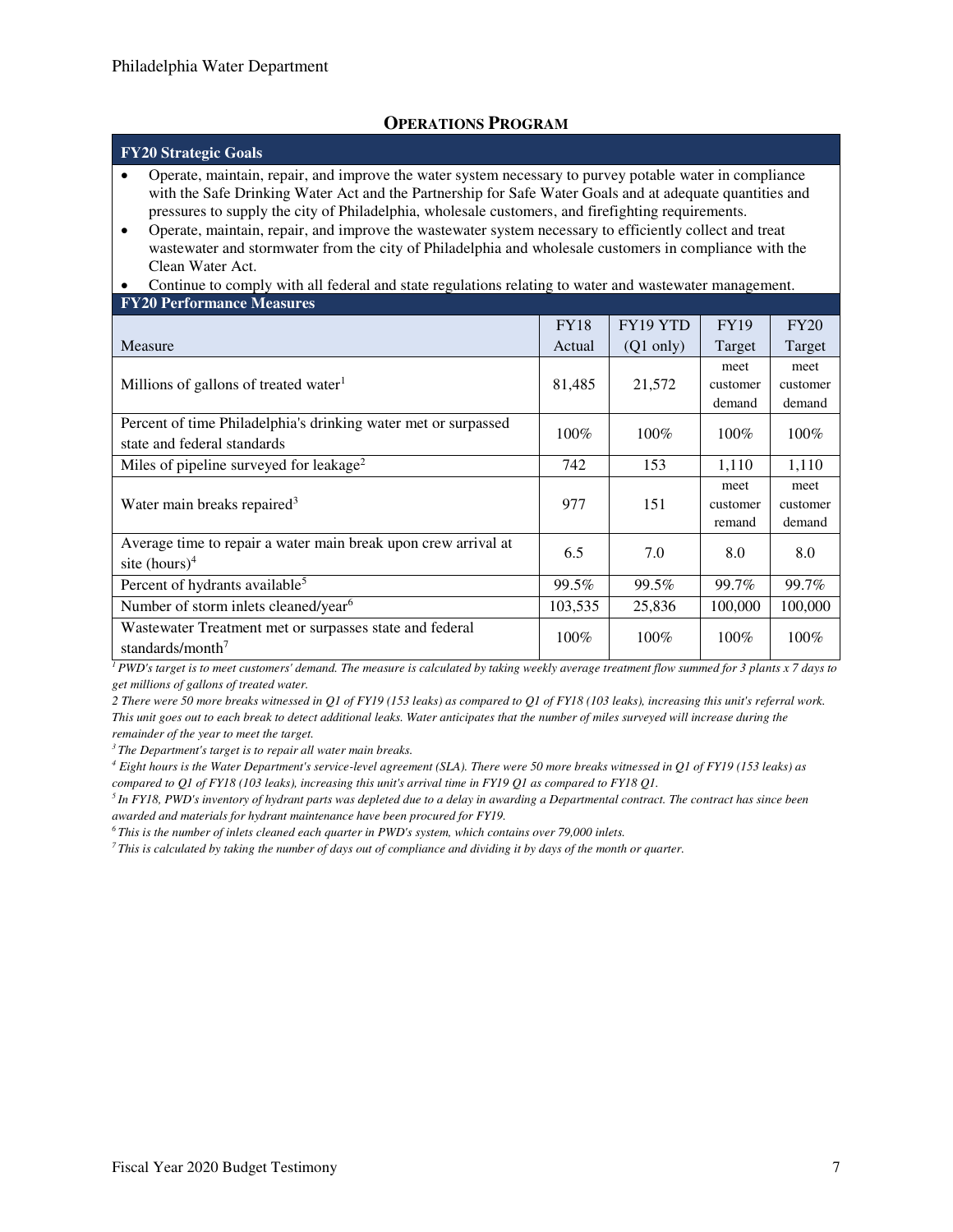## **ENGINEERING AND CONSTRUCTION PROGRAM**

#### **FY20 Strategic Goals**

- Manage and maintain PWD's renewal and replacement program of the conveyance and collector's system.
- Optimize and/or maintain the resources required to renew the Department's treatment facilities to ensure reliability.

| <b>FY20 Performance Measures</b>                  |             |                      |             |             |  |  |  |
|---------------------------------------------------|-------------|----------------------|-------------|-------------|--|--|--|
|                                                   | <b>FY18</b> | FY <sub>19</sub> YTD | <b>FY19</b> | FY20        |  |  |  |
| Measure                                           | Actual      | $(Q1 \text{ only})$  | Target      | Target      |  |  |  |
| Miles of sewers renewed <sup>1</sup>              |             | N/A                  | >10         | >10         |  |  |  |
| Miles of water mains renewed <sup>2</sup>         | 19          | N/A                  | > 32        | > 34        |  |  |  |
| Percent of capital budget encumbered <sup>3</sup> | 104%        | N/A                  | $> 95\%$    | $\geq 95\%$ |  |  |  |

<sup>1</sup>*This is an annual measure, and FY19 data will be available at year-end. This measure identifies the number of miles of sewer replaced in PWD's collector's system.* 

*<sup>2</sup>This is an annual measure, and FY19 data will be available at year-end. The cost per mile of water main renewal has increased. The Department has increased its budget in future years to meet this target.* 

*<sup>3</sup>This is an annual measure, and FY19 data will be available at year-end. This measures the percent of capital budget dollars encumbered and is a percentage of the Department's overall capital budget, including Collectors, Conveyance, Treatment Plants, and Engineering and Material Support.*

## **PLANNING AND ENVIRONMENTAL SERVICES PROGRAM**

#### **FY20 Strategic Goals**

- Conduct planning and adaptive management analyses and strategies developed for compliance with regulatory obligations.
- Comply with required five-, 10-, 15-, 20- and 25-year milestones for the Green City, Clean Water Program.
- Provide laboratory support to the Department for compliance and quality initiatives.

| <b>FY20 Performance Measures</b>                                               |             |                     |             |         |  |  |  |
|--------------------------------------------------------------------------------|-------------|---------------------|-------------|---------|--|--|--|
|                                                                                | <b>FY18</b> | FY19 YTD            | <b>FY19</b> | FY20    |  |  |  |
| Measure                                                                        | Actual      | $(Q1 \text{ only})$ | Target      | Target  |  |  |  |
| Constructed greened acres                                                      | 201         | 73                  | 200         | 300     |  |  |  |
| Number of Green Acres Design Completed/year                                    | 433         | 72                  | 300         | 350     |  |  |  |
| Analyses performed by PWD's Bureau of Laboratory<br>Services/year <sup>1</sup> | 406.534     | 101.257             | 400,000     | 400,000 |  |  |  |
| Site inspections completed/month <sup>2</sup>                                  | 350         | 425                 | 258         | 400     |  |  |  |

*<sup>1</sup>This measure is calculated by taking the number of analyses performed at PWD's central laboratory.*

*<sup>2</sup>This is a measure of the number of average monthly site inspections performed at private properties installing stormwater management practices to confirm compliance with the approved design.*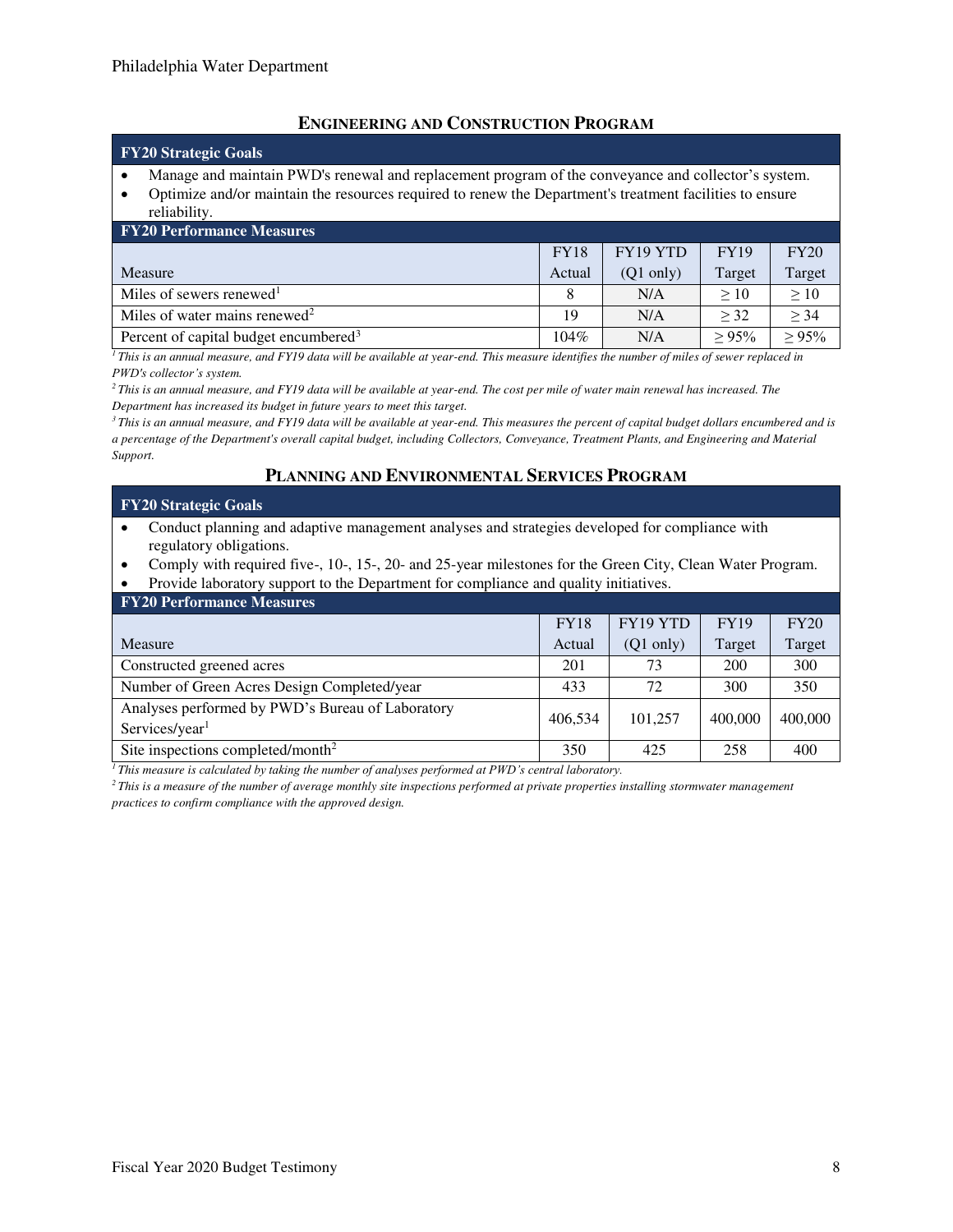## **PUBLIC AFFAIRS PROGRAM**

# **FY20 Strategic Goals**

- Establish a single communications channel through which to handle customer billing complaints, shut-offs and support for customers, while leveraging best practices and technologies to enhance customer interactions at multiple touch points.
- Implement a comprehensive communications plan that educates and engages with customers and the publicat-large in a manner that is timely, accurate, informative and highly accessible.

## • Strive to transform residents and partners into water resource advocates through engagement and education. **FY20 Performance Measures**

|                                                                               | <b>FY18</b> | FY19 YTD            | <b>FY19</b> | FY20      |
|-------------------------------------------------------------------------------|-------------|---------------------|-------------|-----------|
| Measure                                                                       | Actual      | $(Q1 \text{ only})$ | Target      | Target    |
| Average speed to answer customers' emergency calls $(minutes)^1$              | 9.5         | 3.1                 | < 5.0       | < 3.0     |
| Average speed to answer customers' billing and service calls<br>$(minutes)^2$ | 156         | 55                  | $\leq 60$   | $\leq 60$ |
| Number of non-city employees in attendance at public meetings <sup>3</sup>    | 10,753      | 3.658               | > 4.800     | > 4,800   |

<sup>1</sup> This measure is only reporting on the speed to answer for emergency calls. This includes call back times.

*<sup>2</sup>This measure is only reporting on the speed to answer for non-emergency calls. This includes call back times.* 

*3 FY18 was higher due to a rate increase request, which saw a higher number of non-City employees in attendance at public meetings.*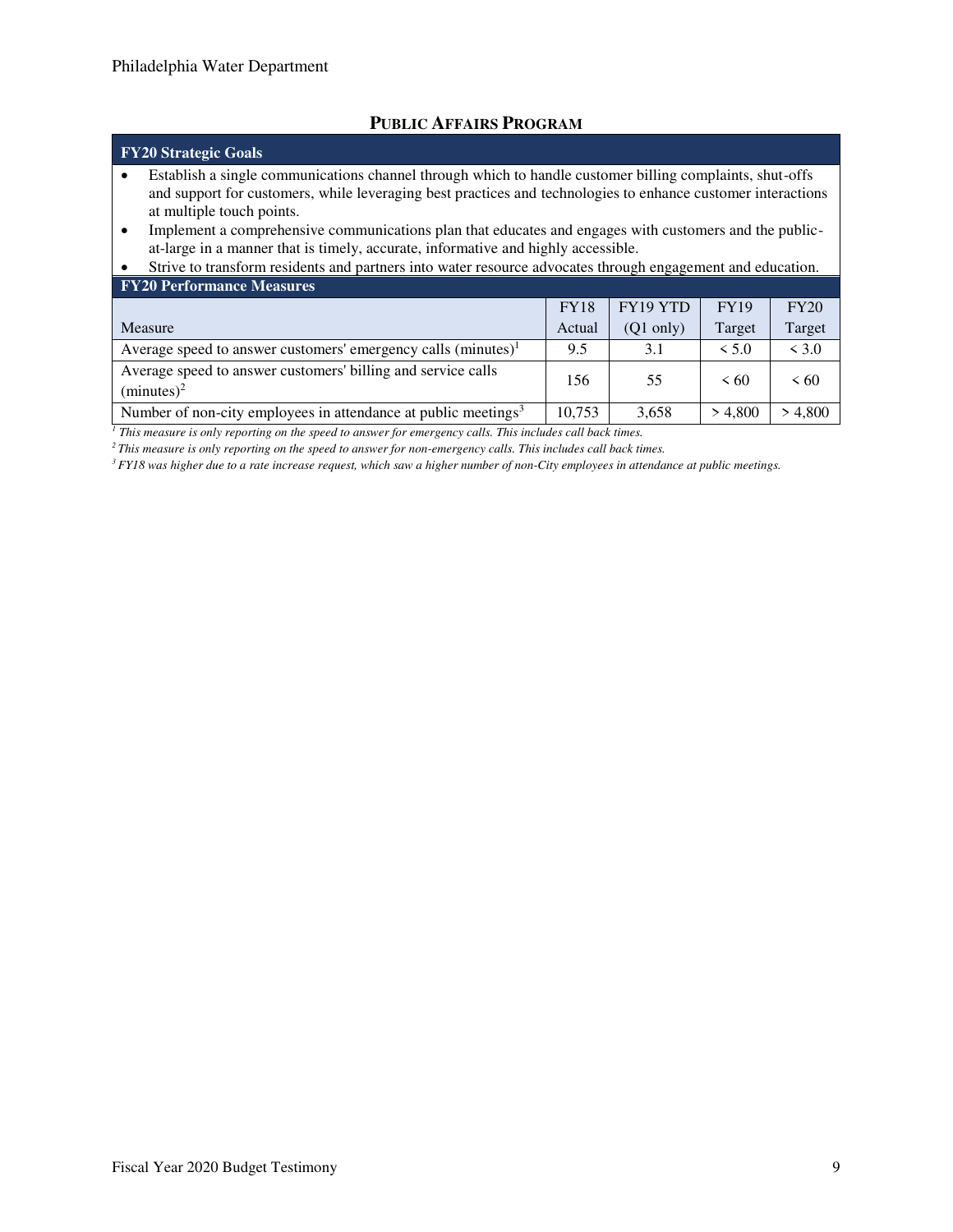## **OTHER BUDGETARY IMPACTS**

## **Federal and State (Where Applicable)**

The Water Department is pursuing opportunities with the Commonwealth of Pennsylvania Infrastructure Investment Authority related to a large investment at one of our wastewater treatment plants in support of the Consent Order Agreement.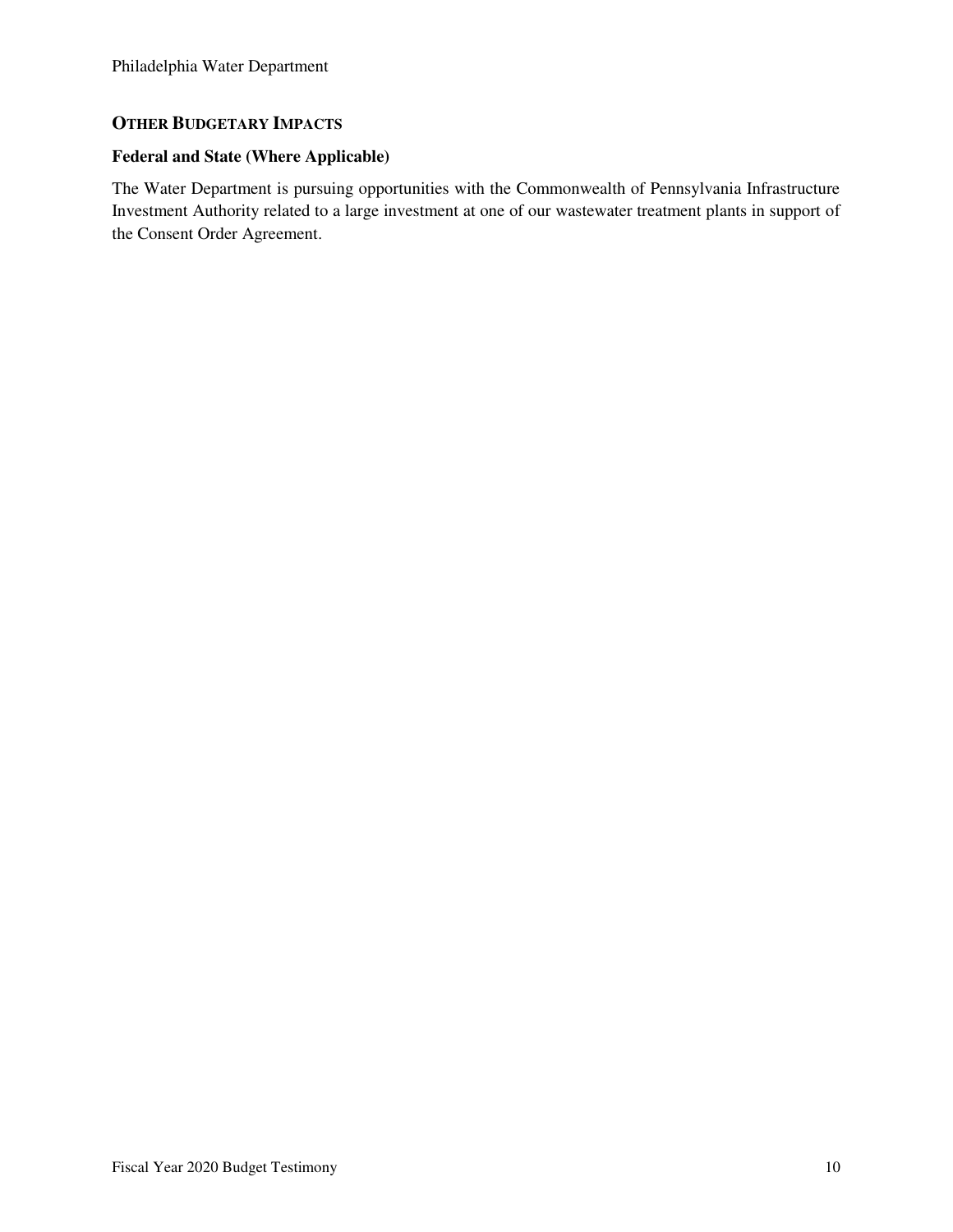# **CONTRACTING EXPERIENCE**

| M/W/DSBE Participation on Large Professional Services Contracts with For-Profit Vendors |                                                       |                                 |                          |                               |                                                |                                                 |                                          |                                         |                                                   |                                                                                                                             |                                                                                      |
|-----------------------------------------------------------------------------------------|-------------------------------------------------------|---------------------------------|--------------------------|-------------------------------|------------------------------------------------|-------------------------------------------------|------------------------------------------|-----------------------------------------|---------------------------------------------------|-----------------------------------------------------------------------------------------------------------------------------|--------------------------------------------------------------------------------------|
| Top Five Largest Contracts over \$34,000 for FY19                                       |                                                       |                                 |                          |                               |                                                |                                                 |                                          |                                         |                                                   |                                                                                                                             |                                                                                      |
| Vendor<br>Name                                                                          | <b>Brief</b><br>Description<br>of Service<br>Provided | Dollar<br>Amount of<br>Contract | <b>RFP</b> Issue<br>Date | Contract<br><b>Start Date</b> | Ranges in RFP                                  | $%$ of<br>M/W/DSBE<br>Participation<br>Achieved | \$ Value of<br>M/W/DSBE<br>Participation | Total %<br>Participation<br>- All DSBEs | Total \$<br>Value<br>Participation<br>- All DSBEs | Is This a<br>Local<br>Business?<br>(principal<br>place of<br>business<br>located<br>within<br>City<br>limits)<br>[yes / no] | Does the<br>Vendor<br>Have a<br>Waiver for<br>Living Wage<br>Compliance?<br>[yes/no] |
| Philadelphia                                                                            |                                                       |                                 |                          |                               | MBE: 20% - 25%                                 | 17%                                             | \$4,250,000                              |                                         |                                                   |                                                                                                                             |                                                                                      |
| Authority for<br>Industrial                                                             | Storm Water                                           |                                 |                          |                               | WBE: 20% - 25%                                 | 12%                                             | \$3,000,000                              |                                         |                                                   |                                                                                                                             |                                                                                      |
| Development<br>(PAID)                                                                   | Management                                            | \$25,000,000                    | N/A                      | 5/23/2012                     | DSBE: 0%                                       | $0\%$                                           | \$0                                      | 29%                                     | \$7,250,000                                       | yes                                                                                                                         | no                                                                                   |
|                                                                                         | Synagro -                                             |                                 |                          |                               | MBE: 18%                                       | 30%                                             | \$6,840,000                              |                                         |                                                   |                                                                                                                             |                                                                                      |
|                                                                                         | <b>Biosolids</b><br>Recycling                         |                                 |                          |                               | WBE: 10%                                       | 3%                                              | \$684,000                                |                                         |                                                   |                                                                                                                             |                                                                                      |
| <b>PMA</b>                                                                              | Center                                                | \$22,800,000                    | 5/24/2004                | 10/24/2008                    | $DSBE: 0\%$                                    | $0\%$                                           | \$0                                      | 33%                                     | \$7,524,000                                       | yes                                                                                                                         | yes                                                                                  |
| <b>PMA</b>                                                                              | Cogen NE<br><b>Biogas</b>                             | \$3,660,000                     | 9/7/2010                 | 12/23/2011                    | MBE: 30% - 35%<br>WBE: 5% - 10%<br>$DSBE: 0\%$ | 30%<br>5%<br>$0\%$                              | \$1,098,000<br>\$183,000<br>\$0          | 35%                                     | \$1,281,000                                       | yes                                                                                                                         | yes                                                                                  |
|                                                                                         | Automated                                             |                                 |                          |                               | MBE: 0% - 0%                                   | 29%                                             | \$870,000                                |                                         |                                                   |                                                                                                                             |                                                                                      |
|                                                                                         | Meter                                                 |                                 |                          |                               | WBE: 0% - 0%                                   | 12%                                             | \$360,000                                |                                         |                                                   |                                                                                                                             |                                                                                      |
| <b>PMA</b><br>Raftelis                                                                  | Reading                                               | \$3,000,000                     | 1/3/1997                 | 7/10/1997                     | DSBE: 0%-0                                     | 2%                                              | \$60,000                                 | 43%                                     | \$1,290,000                                       | yes                                                                                                                         | yes                                                                                  |
| Financial                                                                               | Financial &                                           |                                 |                          |                               | MBE: 20% - 25%                                 | 18%                                             | \$396,000                                |                                         |                                                   |                                                                                                                             |                                                                                      |
| Consultants,                                                                            | Rate                                                  |                                 |                          |                               | WBE: 20% - 25%                                 | 23%                                             | \$506,000                                |                                         |                                                   |                                                                                                                             |                                                                                      |
| Inc                                                                                     | Analysis                                              | \$2,200,000                     | 12/1/2016                | 7/1/2017                      | <b>DSBE: 0%</b>                                | $0\%$                                           | \$0                                      | 41%                                     | \$902,000                                         | no                                                                                                                          | no                                                                                   |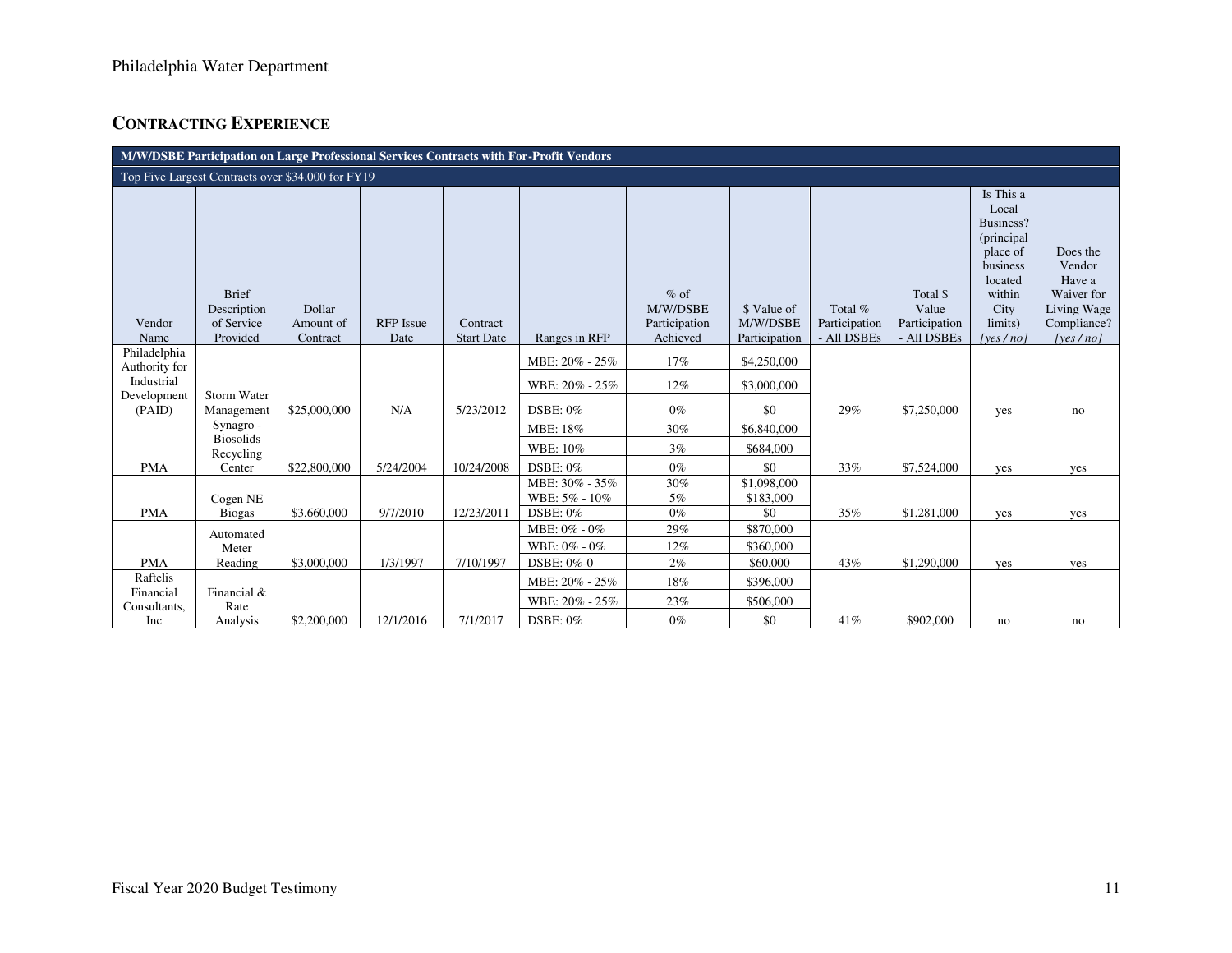## Philadelphia Water Department

| <b>Non-Profit Vendor Demographics</b>          |            |          |  |  |  |  |
|------------------------------------------------|------------|----------|--|--|--|--|
| <b>Urban Affairs Coalition</b>                 | Minority % | Female % |  |  |  |  |
| Workforce                                      | 93.26%     | 51.97%   |  |  |  |  |
| Executive                                      | 85.00%     | 50.00%   |  |  |  |  |
| Board                                          | 60.00%     | 40.00%   |  |  |  |  |
| <b>Water Research Foundation</b>               | Minority % | Female % |  |  |  |  |
| Workforce                                      | 9.00%      | 71.00%   |  |  |  |  |
| Executive                                      | 11.00%     | 56.00%   |  |  |  |  |
| <b>Board</b>                                   | 11.00%     | 19.00%   |  |  |  |  |
| Fifteen Minutes Inc.                           | Minority % | Female % |  |  |  |  |
| Workforce                                      | 40.00%     | 100.00%  |  |  |  |  |
| Executive                                      | 50.00%     | 100.00%  |  |  |  |  |
| Board                                          | 50.00%     | 100.00%  |  |  |  |  |
| Tookany/Tacony-Frankford Watershed Partnership | Minority % | Female % |  |  |  |  |
| Workforce                                      | 22.00%     | 60.00%   |  |  |  |  |
| Executive                                      | 50.00%     | 50.00%   |  |  |  |  |
| Board                                          | 23.00%     | 77.00%   |  |  |  |  |
| Lehigh University                              | Minority % | Female % |  |  |  |  |
| Workforce                                      | 14.10%     | 51.50%   |  |  |  |  |
| Executive                                      | 20.00%     | 20.00%   |  |  |  |  |
| Board                                          | 18.20%     | 30.30%   |  |  |  |  |
| Pennsylvania Horticultural Society             | Minority % | Female % |  |  |  |  |
| Workforce                                      | 21.00%     | 64.00%   |  |  |  |  |
| Executive                                      | 0.00%      | 54.00%   |  |  |  |  |
| Board                                          | 11.00%     | 55.00%   |  |  |  |  |
| Partnership For Delaware Estuary               | Minority % | Female % |  |  |  |  |
| Workforce                                      | 5.00%      | 80.00%   |  |  |  |  |
| Executive                                      | $0.00\%$   | 100.00%  |  |  |  |  |
| Board                                          | 15.00%     | 53.00%   |  |  |  |  |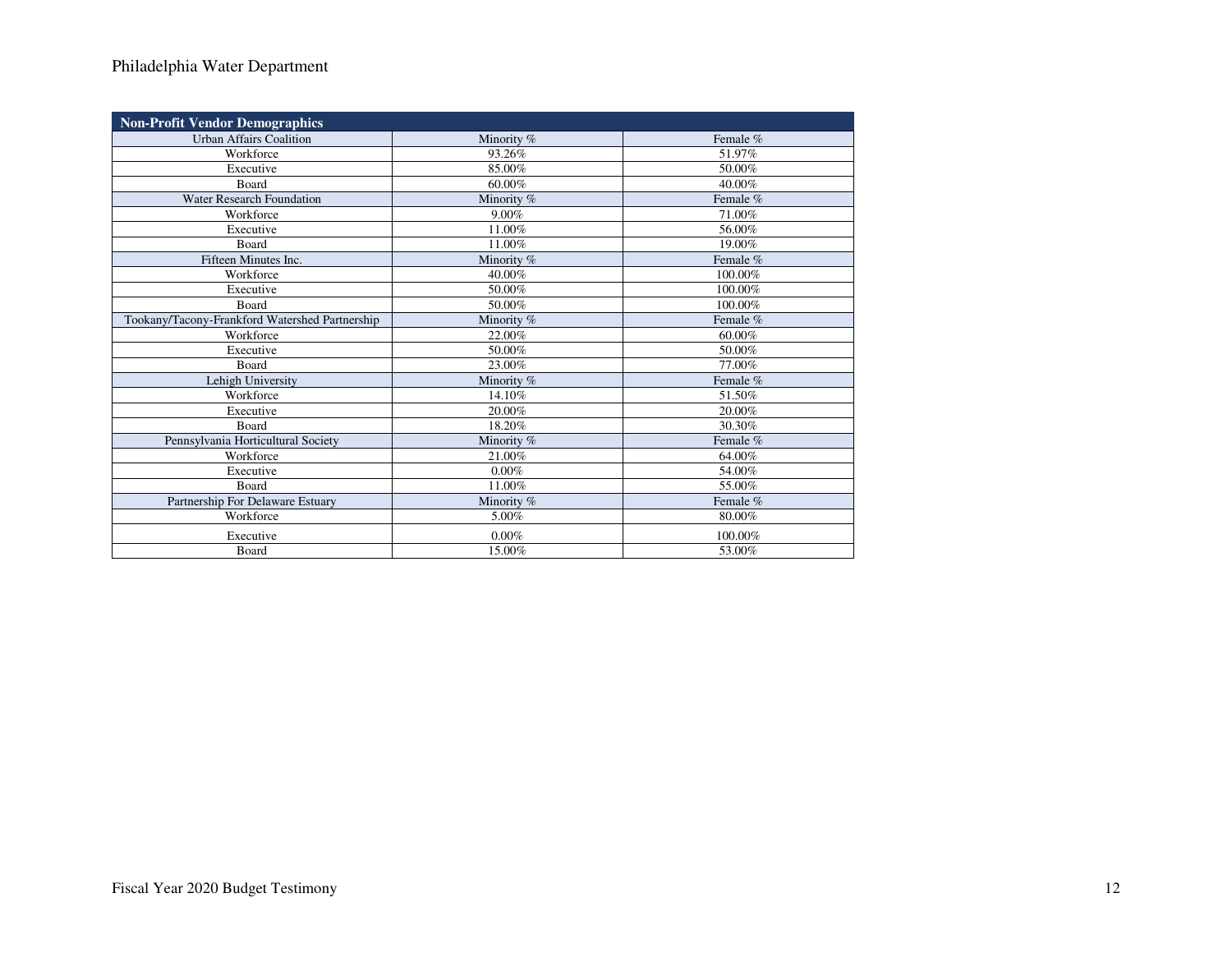# **EMPLOYEE DATA**

| <b>Staff Demographics (as of November 2018)</b> |                        |                    |                      |                        |                  |  |  |
|-------------------------------------------------|------------------------|--------------------|----------------------|------------------------|------------------|--|--|
|                                                 | <b>Full-Time Staff</b> |                    |                      | <b>Executive Staff</b> |                  |  |  |
|                                                 | Male                   | Female             |                      | Male                   | Female           |  |  |
|                                                 | African-American       | African-American   |                      | African-American       | African-American |  |  |
| Total                                           | 801                    | 221                | Total                | $\boldsymbol{0}$       | 1                |  |  |
| % of Total                                      | 43%                    | $12\%$             | % of Total           | $0\%$                  | $11\%$           |  |  |
| Average Salary                                  | \$46,304               | \$50,157           | Average Salary       | N/A                    | \$123,600        |  |  |
| Median Salary                                   | \$45,456               | \$44,962           | <b>Median Salary</b> | N/A                    | \$123,600        |  |  |
|                                                 | White                  | White              | White<br>White       |                        |                  |  |  |
| Total                                           | 546                    | 131                | Total                | 3                      | 5                |  |  |
| % of Total                                      | 28%                    | 7%                 | % of Total           | 33%                    | 56%              |  |  |
| Average Salary                                  | \$58,715               | \$67,705           | Average Salary       | \$125,842              | \$135,231        |  |  |
| Median Salary                                   | \$51,104               | \$61,740           | <b>Median Salary</b> | \$123,600              | \$131,325        |  |  |
|                                                 | Hispanic               | Hispanic           |                      | Hispanic               | Hispanic         |  |  |
| Total                                           | 50                     | 10                 | Total                | $\boldsymbol{0}$       | $\boldsymbol{0}$ |  |  |
| % of Total                                      | 3%                     | $1\%$              | % of Total           | $0\%$                  | $0\%$            |  |  |
| Average Salary                                  | \$46,650               | \$49,295           | Average Salary       | N/A                    | N/A              |  |  |
| Median Salary                                   | \$46,220               | \$43,504           | <b>Median Salary</b> | N/A                    | N/A              |  |  |
|                                                 | Asian                  | Asian              |                      | Asian                  | Asian            |  |  |
| Total                                           | 63                     | 26                 | Total                | $\boldsymbol{0}$       | $\boldsymbol{0}$ |  |  |
| % of Total                                      | $3\%$                  | $1\%$              | % of Total           | $0\%$                  | $0\%$            |  |  |
| Average Salary                                  | \$52,584               | \$65,961           | Average Salary       | N/A                    | N/A              |  |  |
| <b>Median Salary</b>                            | \$47,946               | \$64,507           | <b>Median Salary</b> | N/A                    | N/A              |  |  |
|                                                 | Other                  | Other              | Other<br>Other       |                        |                  |  |  |
| Total                                           | 19                     | 13                 | Total                | $\boldsymbol{0}$       | $\boldsymbol{0}$ |  |  |
| % of Total                                      | 1%                     | $1\%$              | % of Total           | $0\%$                  | $0\%$            |  |  |
| Average Salary                                  | \$63,779               | \$63,345           | Average Salary       | N/A                    | N/A              |  |  |
| <b>Median Salary</b>                            | \$61,502               | \$61,447           | <b>Median Salary</b> | N/A                    | N/A              |  |  |
|                                                 | <b>Bilingual</b>       | <b>Bilingual</b>   |                      | Bilingual              | Bilingual        |  |  |
| Total                                           |                        | 61 <sup>1</sup>    | Total                | $\boldsymbol{0}$       | $\boldsymbol{0}$ |  |  |
| % of Total                                      |                        | $3\%$ <sup>1</sup> | % of Total           | $0\%$                  | $0\%$            |  |  |
| Average Salary                                  | N/A                    | N/A                | Average Salary       | N/A                    | N/A              |  |  |
| Median Salary                                   | N/A                    | N/A                | <b>Median Salary</b> | N/A                    | N/A              |  |  |
| Male                                            |                        | Female             | Male                 |                        | Female           |  |  |
| Total                                           | 1479                   | 401                | Total                | 3                      | 6                |  |  |
| % of Total                                      | 79%                    | $21\%$             | % of Total           | 33%                    | 67%              |  |  |
| Average Salary                                  | \$51,373               | \$57,279           | Average Salary       | \$125,842              | \$135,230        |  |  |
| Median Salary                                   | \$47,628               | \$47,946           | <b>Median Salary</b> | \$123,600              | \$131,325        |  |  |

<sup>1</sup>The Department created a voluntary, anonymous language survey that did not capture employee gender or title.